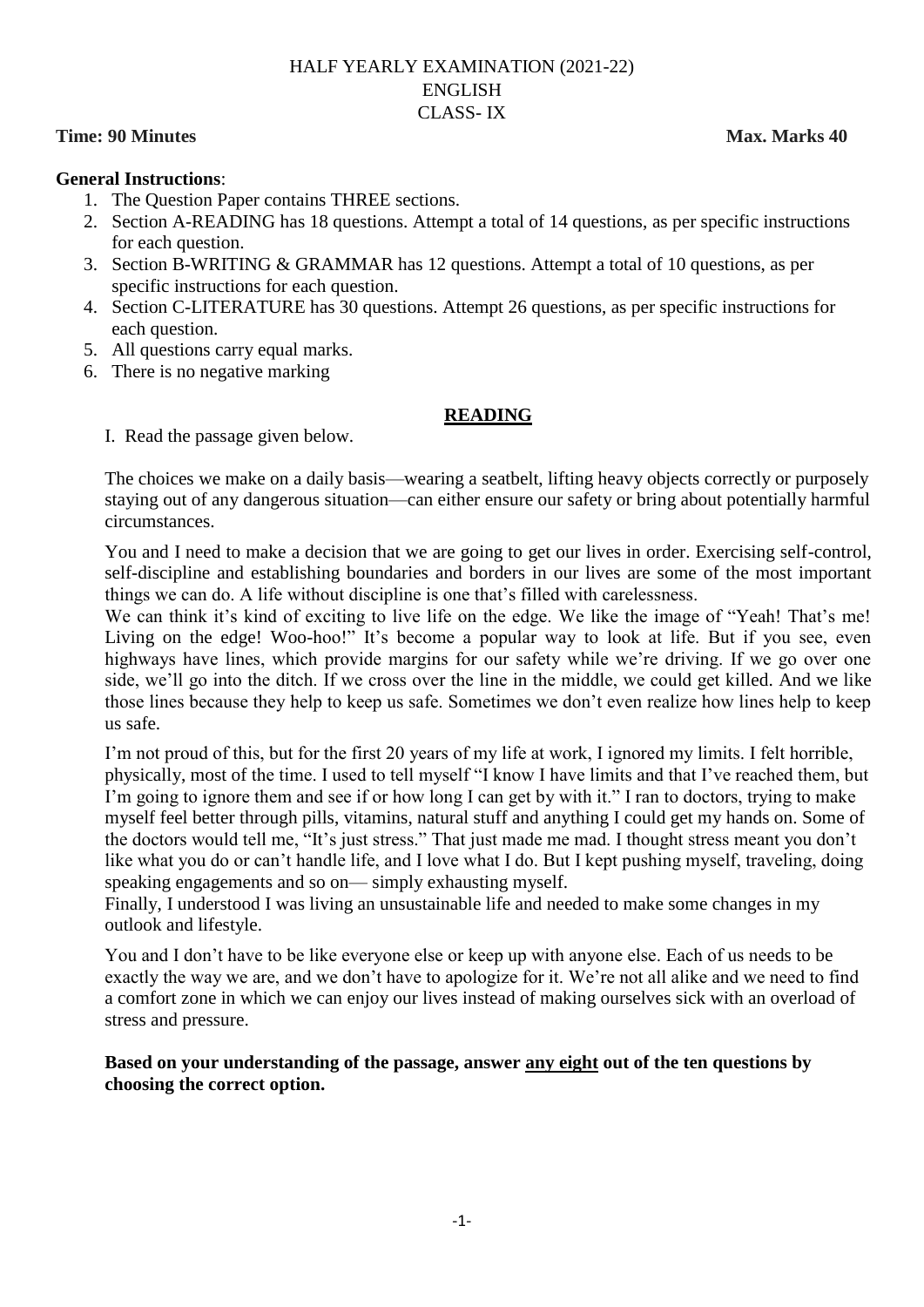1 The reason why living on the edge has become popular, is because of the

- A) constant need for something different.
- B) population being much younger.
- C) exhausting effort to make changes.
- D) strong tendency to stay within our limits.
- 2 Choose the option that best captures the central idea of the passage from the given quotes.

| It's all about quality of<br>life and finding a<br>happy balance between<br>work and friends.<br>--Philip Green | To go beyond is as<br>wrong as to fall short.<br>-Confucius | Life is like riding a<br>bicycle. To keep your<br>balance you must keep<br>moving.<br>--Albert Einstein | Balance is not<br>something you find,<br>it's something you<br>create.<br>-Jana Kingsford |
|-----------------------------------------------------------------------------------------------------------------|-------------------------------------------------------------|---------------------------------------------------------------------------------------------------------|-------------------------------------------------------------------------------------------|
| $_{(1)}$                                                                                                        | (2)                                                         | $\left( 3 \right)$                                                                                      | (4)                                                                                       |

A) Option (1)

- B) Option (2)
- C) Option (3)
- D) Option (4)
- 3 Which of the characteristics are apt about the writer in the following context: "I know I have limits and that I've reached them, but I'm going to ignore them and see if or how long I can get by with it?"?
	- 1. negligent
	- 2. indecisive
	- 3. spontaneous
	- 4. reckless
	- 5. purposeless
	- 6. patient
		- A) 2 and 5
		- B) 3 and 6
		- C) 1 and 4
		- D)  $2$  and  $3$
- 4 Which of the following will be the most appropriate title for the passage?
	- A) Much too soon
	- B) Enough is enough
	- C) How much is too much?
	- D) Have enough to do?
- 5 The phrase "potentially harmful circumstances" refers to circumstances that can
	- A) certainly be dangerous.
	- B) be fairly dangerous.
	- C) be possibly dangerous.
	- D) seldom be dangerous.
- 6 The author uses colloquial words such as "yeah" and "Woo-hoo!". Which of the following is NOT a colloquial word?
	- A) hooked
	- B) guy
	- C) stuff
	- D) stress

7 What does the author mean when he says, "to get our lives in order"?

- A) To resume our lives.
- B) To organize our lives.
- C) To rebuild our lives.
- D) To control our lives.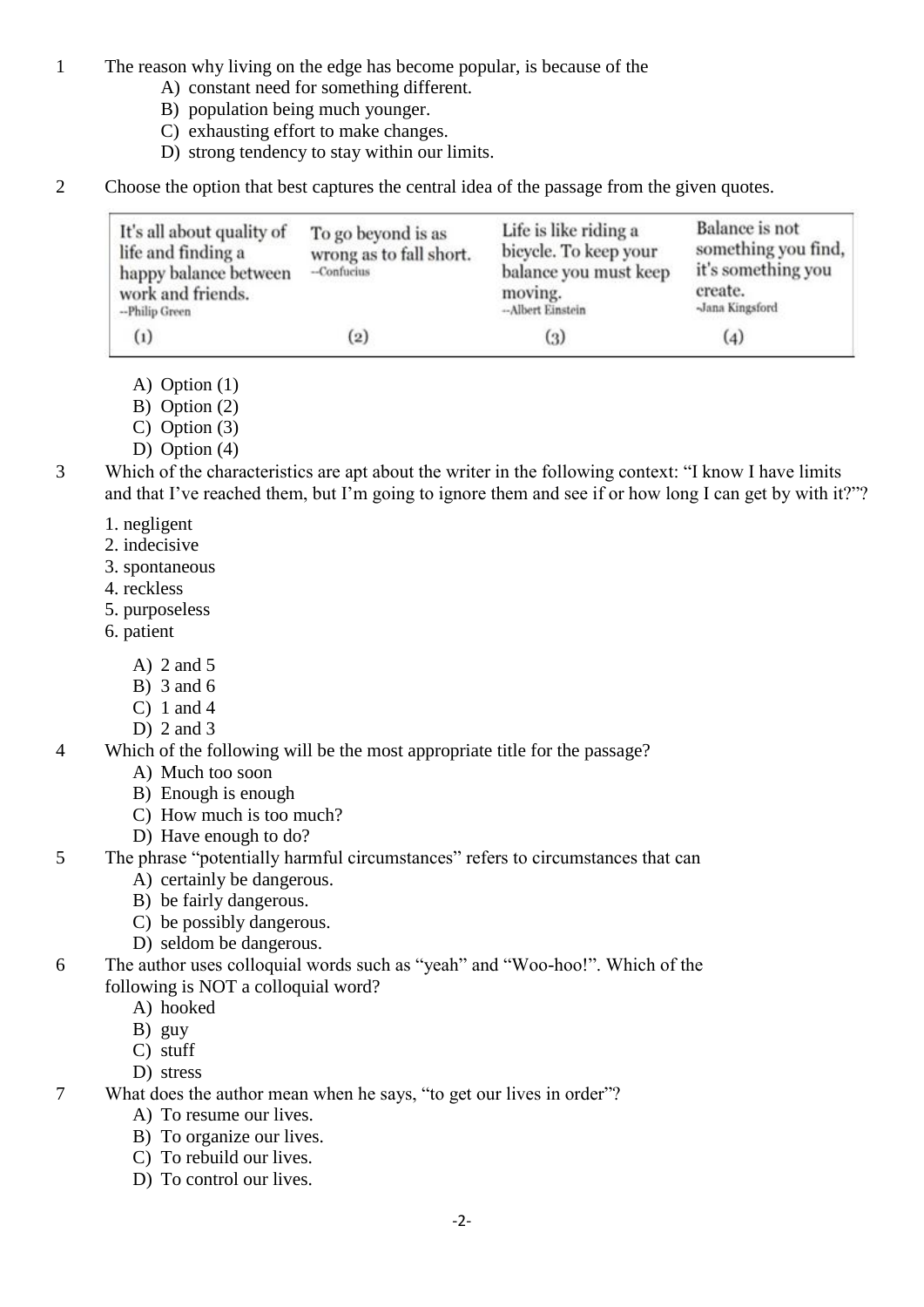- 8 Choose the option that correctly states the two meanings of "outlook", as used in the passage.
	- 1. A person"s evaluation of life
	- 2. A person"s experiences in life
	- 3. A person"s point of view towards life
	- 4. A person"s regrets in life
	- 5. A person"s general attitude to life
		- A) (1) and (4)
		- B) (2) and (3)
		- C) (3) and (5)
		- D)  $(4)$  and  $(5)$
- 9 The author explains the importance of discipline and boundaries in our lives using the example of
	- A) road accidents.
	- B) traffic rules.
	- C) lines on the highway.
	- D) safe driving
- 10 What is the message conveyed in the last paragraph of the passage?
	- A) Love what you do.
	- B) Love yourself to love others.
	- C) Be the best version of yourself.
	- D) Be yourself.
	- II. Read the passage given below.

The chart below gives information about the amount of carbon emissions in different countries during three different years.



two of them coming from emerging nations, for three decades starting from 1975 until 2005.

As an overall assessment, it can clearly be seen that only Germany and United Kingdom managed to reduce the carbon emissions compared to the other countries. USA, being the number one polluter of all, emitted 1,200,000 thousand metric tonnes in 1975 and this count increased to 1,300,000 and 1,600,000 thousand metric tonnes in 1990 and 2005 respectively.

In contrast, the carbon emission of China was nearly 300,000 thousand metric tonnes in 1975 and it rose by nearly 100% in 1990 and surged dramatically to just below 1,600,000 thousand metric tonnes in 2005.

In terms of the percentage increase, China was the largest contributor in carbon emissions of all. The figures for Germany and the United Kingdom remained relatively stable throughout the period of time, and so were for Canada until 1990. The carbon dioxide emissions in India increased exponentially from around 100,000 in 1975 to just below 400,000 thousand metric tonnes in 2005.

## **Based on your understanding of the passage, answer any six out of the eight questions by choosing the correct option.**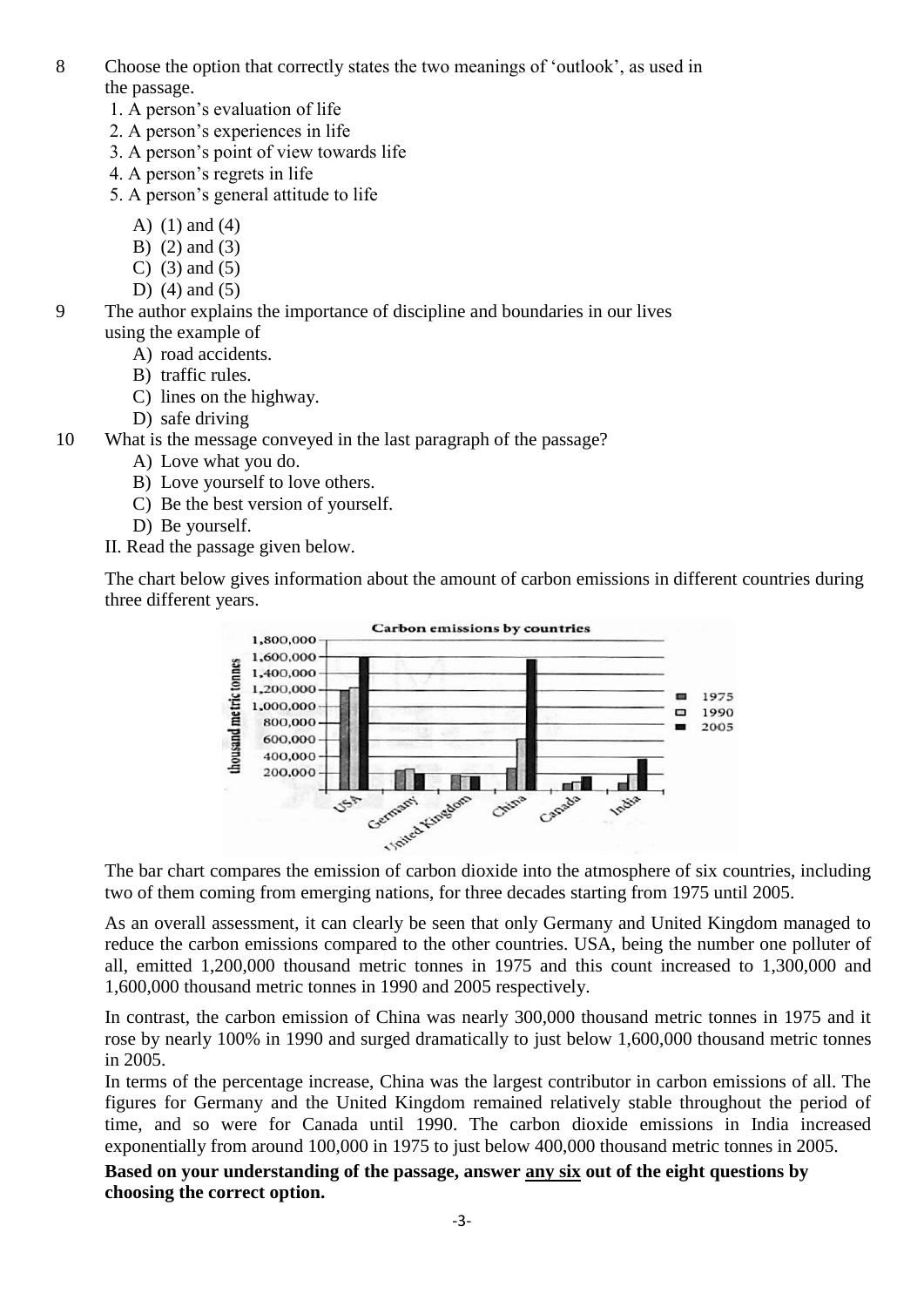- 11 The given data compares the amount of emission of:
	- A) carbon dioxide
	- B) oxygen
	- C) nitrogen
	- D) None of these
- 12 In terms of the percentage increase, which country was the largest contributor in carbon emissions of all in year 2005?
	- A) China
	- B) USA
	- C) India
	- D) Both  $(A)$  and  $(B)$
- 13 Which country has the lowest emission of CO2 in the graph?
	- A) Germany
	- B) United Kingdom
	- C) Canada
	- D) India
- 14 What is the highest quantity unit of global emission of CO2 by different countries?
	- A) 1,600,000
	- B) 1,570,000
	- C) 1,300,000
	- D) None of these
- 15 What could be the reason for surging of CO2 emission in million tonnes?
	- A) Fast paced industrialization
	- B) Lack of sustainable development
	- C) The urge to become world"s top powerful economies
	- D) All of the above
- 16 Which country had the minimum CO2 emission during 1975?
	- A) Germany
		- B) The United Kingdom
		- C) China
		- D) India
- 17 Which country has observed a dramatic rise over its years in CO2 emission?
	- A) China
	- B) USA
	- C) India
	- D) Both  $(A)$  and  $(B)$
- 18 Which country has been the major polluter in these three decades?
	- A) USA
	- B) India
	- C) China
	- D) Both (i) and (ii)

# **GRAMMAR and WRITING**

# III. **Answer any five out of the six questions by selecting the most appropriate option for each.**

- 19 A number of mistakes \_\_\_\_\_\_\_\_ found in the essays.
	- A) was
	- B) were
	- C) has been
	- D) is
- 20 I saw \_\_\_\_\_\_\_\_\_ one-eyed man in the morning.
	- A) a
	- B) some
	- C) an
	- D) few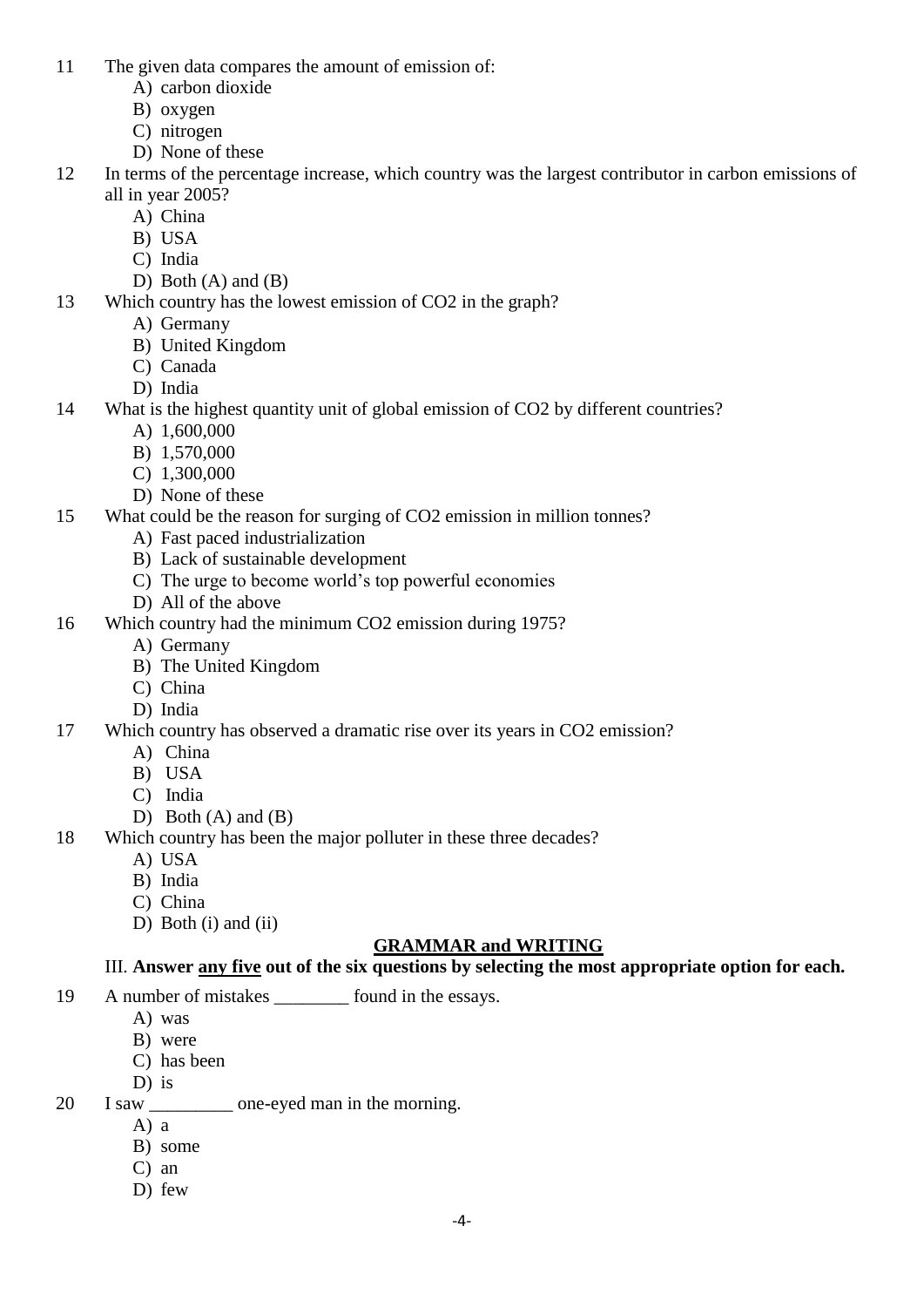- 21 Which option displays the correct change of the following to reported speech? *Sunita asked Vani, "How much is the rent for your apartment?"*
	- A. Sunita asked Vani how much was her rent for apartment.
	- B. Sunita asked Vani how much the rent for her apartment was.
	- C. Sunita enquires from Vani that how much rent she pays.
	- D. Sunita told Vani how much the rent for her apartment was.
- 22 Neither Mukesh nor his brother the school regularly.
	- A) attends
	- B) attend
	- C) attending
	- D) have attend
- 23 Nobody \_\_\_\_\_ to ask him about his intentions the other day.
	- A) dare
	- B) dares
	- C) daring
	- D) dared
- 24 She said to me, "Open the window."
	- A) She told me open the window.
	- B) She ordered me to open the window.
	- C) She said open the window.
	- D) None of the above.

## IV. **Answer any five out of the six questions given, with reference to the context below.**

On the 16th of June 1730 we discovered land. Our captain sent a dozen men with vessels for water, if any could be found. The country was barren and rocky. I turned back to join the crew, only to see them getting into the boat and rowing for life to get to the ship. Before I could reach them, I observed a huge creature walking after them in the sea as fast as he could. I turned back quickly and climbed up a steep hill with fields of barley on either side and the corn rising up to forty feet. There was a fence to pass from one field to the other. It was impossible for me to climb because every step was six feet high. I was trying to find a gap in the hedge when I discovered one of the inhabitants in the next field walking towards the fence. He was of the same size as the creature chasing the boat. I was struck with utmost fear and astonishment and ran to hide myself. He called in a voice much louder than a trumpet. It sounded like thunder! Seven monsters like him came towards the field ready to reap the corn They carried a reaping hook which was very big.

When one of the reapers approached where I lay hidden, I screamed as loud as I could. The creature stopped reaping, picked me up between his thumb and forefinger and brought me close to his eyes, sixty feet above the ground. He looked at me with curiosity and blew my hair aside to get a better view of my face. He called his friends and gently placed me on the ground. They all sat on the ground to take a good look at me. I tried to amuse them and spoke to them loudly in several languages. Each time I did so the farmer who picked me up held his ear very close to me but in vain. The farmer took me to his house and placed me at some distance on the dining table which was thirty feet high from the floor.

Dinner was brought for the farmer in a dish which was ten feet in diameter. The farmer's wife crumbled some bread and placed it before me. In the middle of the dinner, I heard a noise behind me. It was the purring of a cat that was ten times larger than an ox. The farmer's wife was stroking him. Then entered the farmer's one year-old son in the arms of a lady. On seeing me the child grabbed me from the table and put my head into his mouth. I shouted so loudly that the baby dropped me. I would have broken my neck if the mother had not held her apron under me. Later she put me on her own bed and covered me with a clean white handkerchief. I slept dreaming of my home, my wife and my children.

- 25 Which narrative style is used in the story?
	- A) Confessional
	- B) Autobiographical
	- C) Omnipresent
	- D) Celebratory

## 26 What kind of conflict is faced by the protagonist in the story?

- A) Character vs extra-terrestrial
- B) Character vs self
- C) Character vs society
- D) Character vs character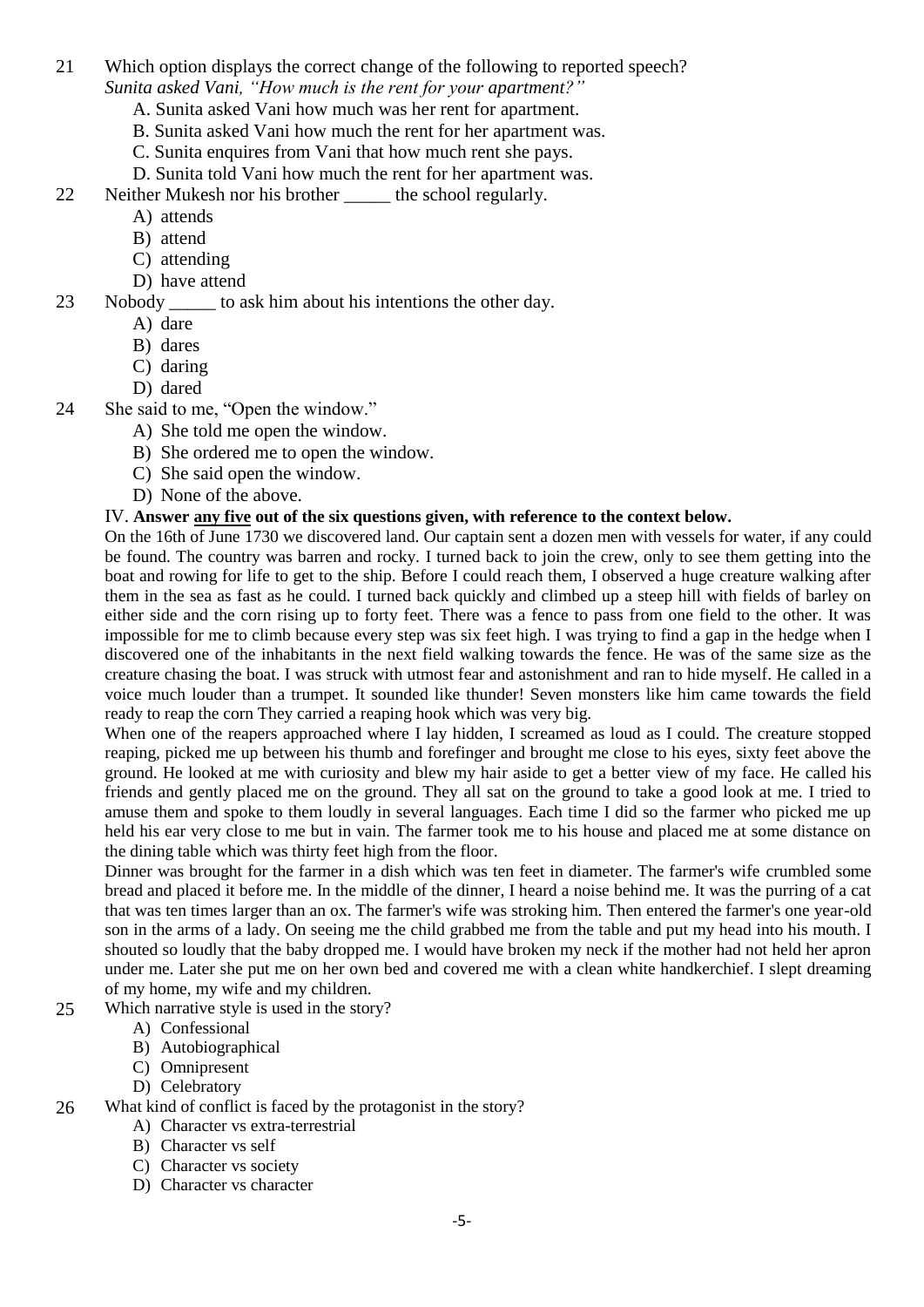- 27 Other than the protagonist, the unnamed characters in the story are an example of?
	- A) Round character
	- B) Flat character
	- C) Dynamic character
	- D) Exquisite character
- 28 Which genre does the above story belong to?
	- A) Graphic novel
	- B) Fiction
	- C) Non fiction
	- D) Self help
- 29 The creature picking up the protagonist is an example of?
	- A) Exposition
	- B) Climax
	- C) Rising action
	- D) Falling action
- 30 The last sentence of the story reveals that the protagonist is a...
	- A) A man with a family.
	- B) A voyageur
	- C) Has defiantly left his wife and children behind.
	- D) Has become disillusioned with his reality.

# **LITERATURE**

## **This section has sub-sections – V, VI, VII, VIII & IX. There are a total of 30 questions in this section. Attempt any 26 questions from the sub-sections V to IX**. V. **Read the given extract to attempt the questions that follow.**

Einstein was highly gifted in mathematics and interested in physics and after finishing school, he decided to study at a university in Zurich. But science wasn't the only thing that appealed to the dashing young man with the walrus moustache. He also felt a special interest in a fellow student, Mileva Maric, whom he found to be a 'clever creature.' This young Serb had come to Switzerland because the University in Zurich was one of the few in Europe where women could get degrees. Einstein saw in her an ally against the "philistines"- those people in his family and at the university with whom he was constantly at odds.

31 Which of the following depicts 'walrus moustache' as mentioned in the above extract?



32 Where was Einstein studying before deciding to study at Zurich?

- A) Milan
- B) Switzerland
- C) Munich
- D) None of the above
- 33 What does the line "But science wasn't the only thing that appealed to the dashing young man with the walrus moustache" mean?
	- A) Einstein was interested in other subjects also.
	- B) Einstein felt special interest in a Serb girl named Mileva Maric.
	- C) Einstein was interested in violin.
	- D) Einstein had a special interest in politics.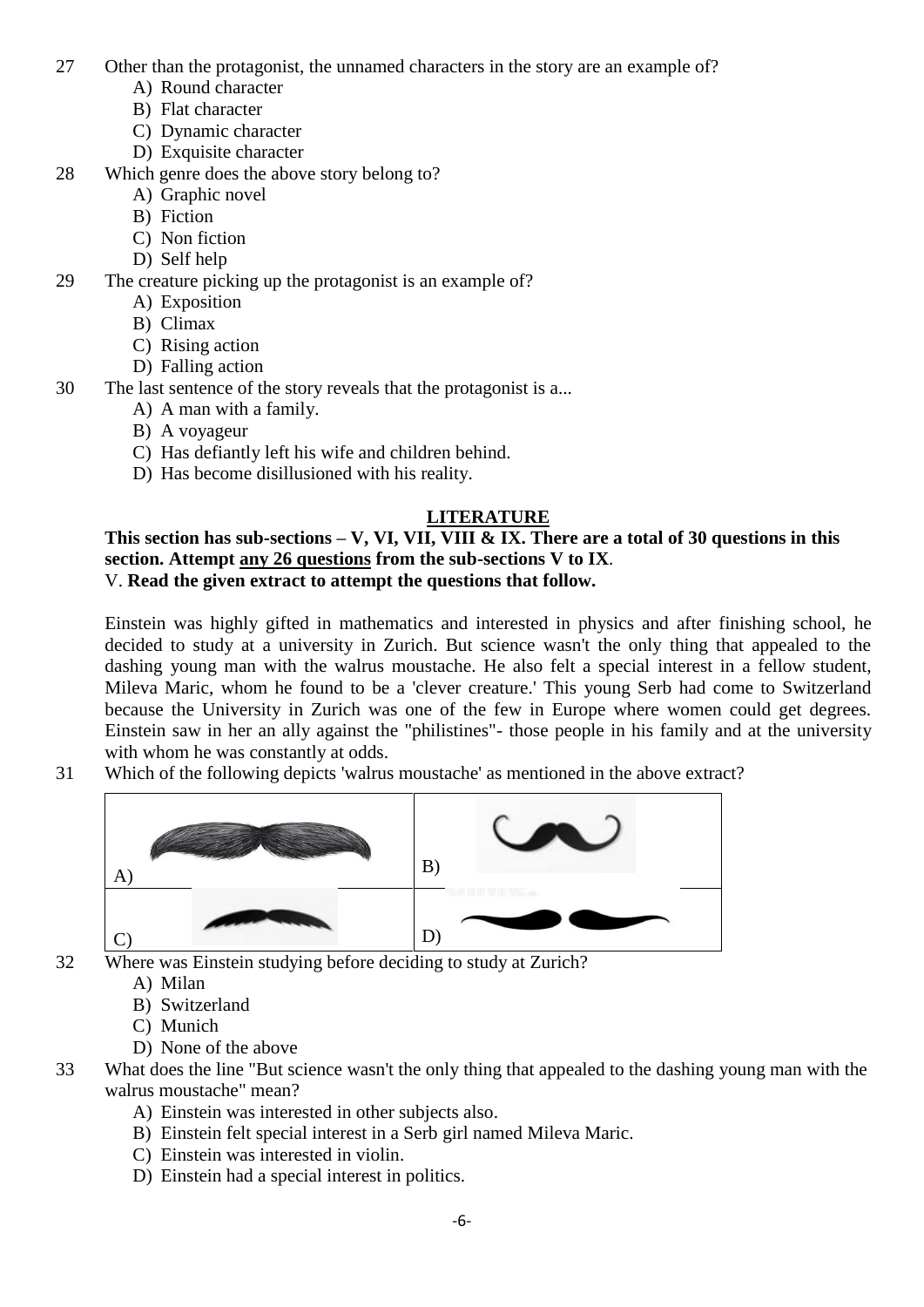- 34 Choose the option in which the word 'philistine' can be used to fill in the blank similarly as used in the passage.
	- A) When will there be an end to the \_\_\_\_\_\_approach of the Government who apply a cornershop philosophy to the arts?
	- B) Alex joined them at church half way through the sermon, looking handsome and  $\frac{1}{2}$  in a light gray suit.
	- C) She would probably be more comfortable with some one like him.
	- D) The palace contains no moat or armed guards, nor do I detect any security system.
- 35 Choose the option which does not correspond to the word 'clever creature'.
	- A) Mentally bright
	- B) Having sharp or quick intelligence
	- C) Original in character
	- D) No lasting value

# VI. **Read the given extract to attempt the questions that follow:**

The McDonalds lived next door. They had five children. Looking through a gap in the fence the little girl saw them playing 'tag' in the evening. The father with the baby, Mao, on his shoulders, two little girls hanging on his coat pockets ran around the flower-beds, shaking with laughter. Once she saw the boys turn the pose on him and he tried to catch them laughing all the time. Then it was that she decided there were different sorts of fathers.

- 36 How are the relations of the little girl with her father?
	- A) Her father was affectionate towards her.
	- B) Her father gave her all the attention she wants.
	- C) Little girl was scared of her father.
	- D) Little girl disliked her father.
- 37 What sort of difference the little girl noticed after watching McDonalds with their children?
	- A) Kindness
	- B) Fun-loving
	- C) Communicative
	- D) Weird
- 38 Choose the option that lists the set of statements that are not true according to the given extract.
	- 1. Little girl was afraid of her father.
	- 2. Little girl was hesitant to talk to her father.
	- 3. Little girl always admired her father for his good behavior.
	- 4. Little girl wanted her father to be like McDonald's father.
	- 5. Her father was a fun-loving.
	- 6. Both father and daughter had a strong bond as they share everything.
		- A) 2,3,4
		- B) 1,2,4
		- C) 3,5,6
		- D) 4,5,6
- 39 Pick the option that correctly classifies Fact/s (F) and Opinion/s (O) of the students below.

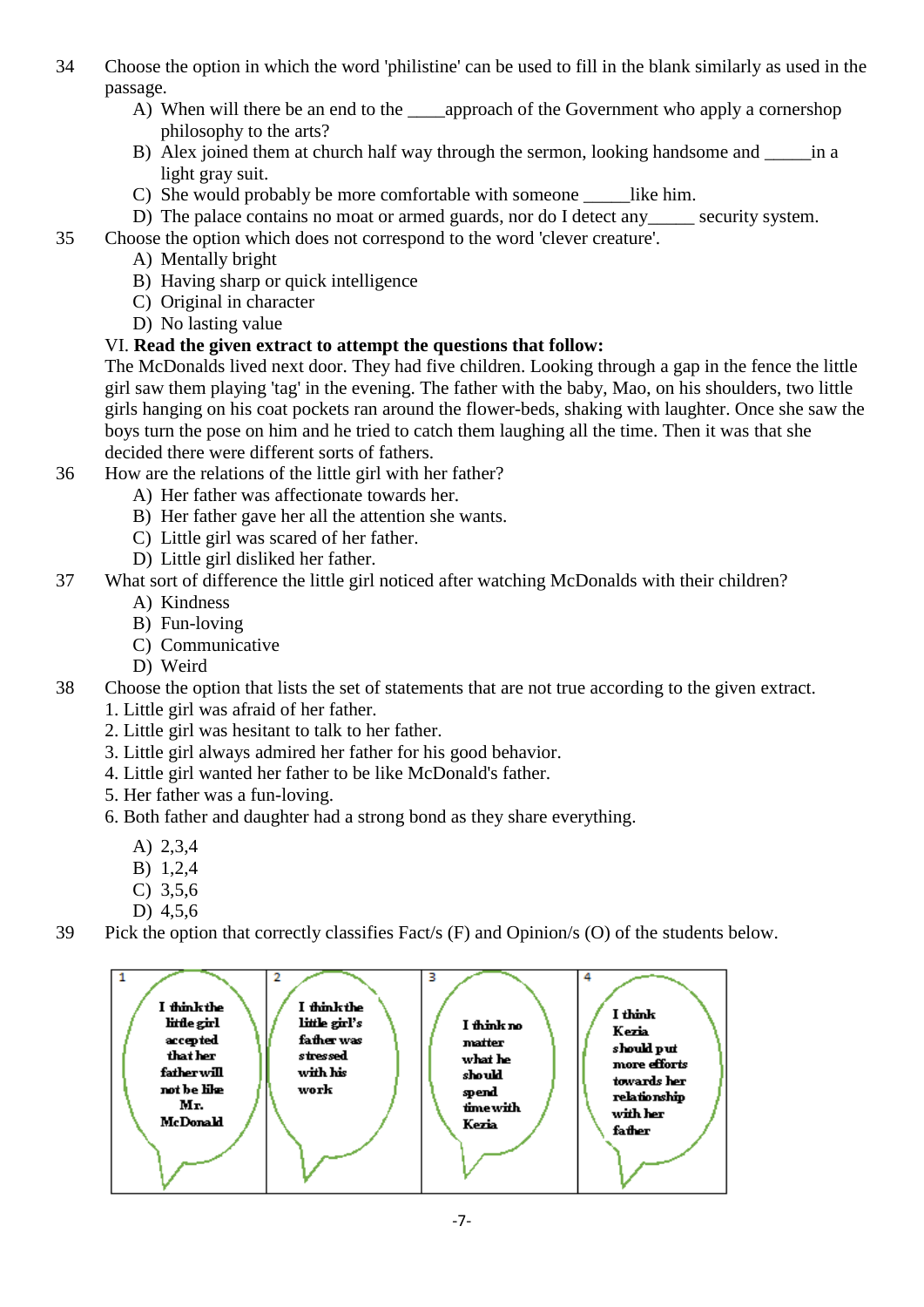- A) F-1,2 and O-3,4
- B) F-2,3,4 and O-1
- C) F-2 and O-1,3,4
- D) All are opinions.
- 40 Which phrase is incorrect with regard to 'hanging'?
	- A) Hanging time
	- B) Hanging plants
	- C) Hanging chair
	- D) Hanging lights

# VII. **Read the given extract to attempt the questions that follow:**

Wind, come softly.

Don't break the shutters of the windows.

Don't scatter the papers.

Don't throw down the books on the shelf.

There, look what you did - you threw them all down.

You tore the pages of the books. You brought rain again.

- You're very clever at poking fun at weaklings.
- 41 What is the rhyming scheme of the above extract?
	- A) abab
	- B) abcd
	- C) abbabb
	- D) no rhyme scheme
- 42 What do you mean by the line "You're very clever at poking fun at weaklings"?
	- A) The wind represents the challenges we can"t overcome.
	- B) Implicitly states that the world takes advantage of weak people.
	- C) Both (a) and (b)
	- D) The wind is a clever being.

43 The figure of speech used in the above lines is ...............

- A) Personification
- B) Simile
- C) Alliteration
- D) Onomatopoeia
- 44 What is the tone of the poet in the line "There, look what you did you threw them all down"?
	- A) Angry
	- B) Requesting
	- C) Pleading
	- D) Threatening
- 45 In the stanza, wind is compared to…
	- A) An Infant
	- B) An old person
	- C) A child
	- D) A middle-aged person

# VIII. **Read the given extract to attempt the questions that follow:**

He is leaning over a desk covered with paper, and in the glass by his side there is a bunch of withered violets. His hair is brown and crisp, and his lips are red as a pomegranate and he has large and dreamy eyes. He is trying to finish a play for the Director of the Theatre, but he is too cold to write any more. There is no fire in the grate, and hunger has made him faint.

- 
- 46 Who spoke the words in the above extract and to whom?
	- A) The swallow to the Happy Prince.
	- B) The Happy Prince to the seamstress:
	- C) The Happy Prince to the little swallow.
	- D) The little swallow to the seamstress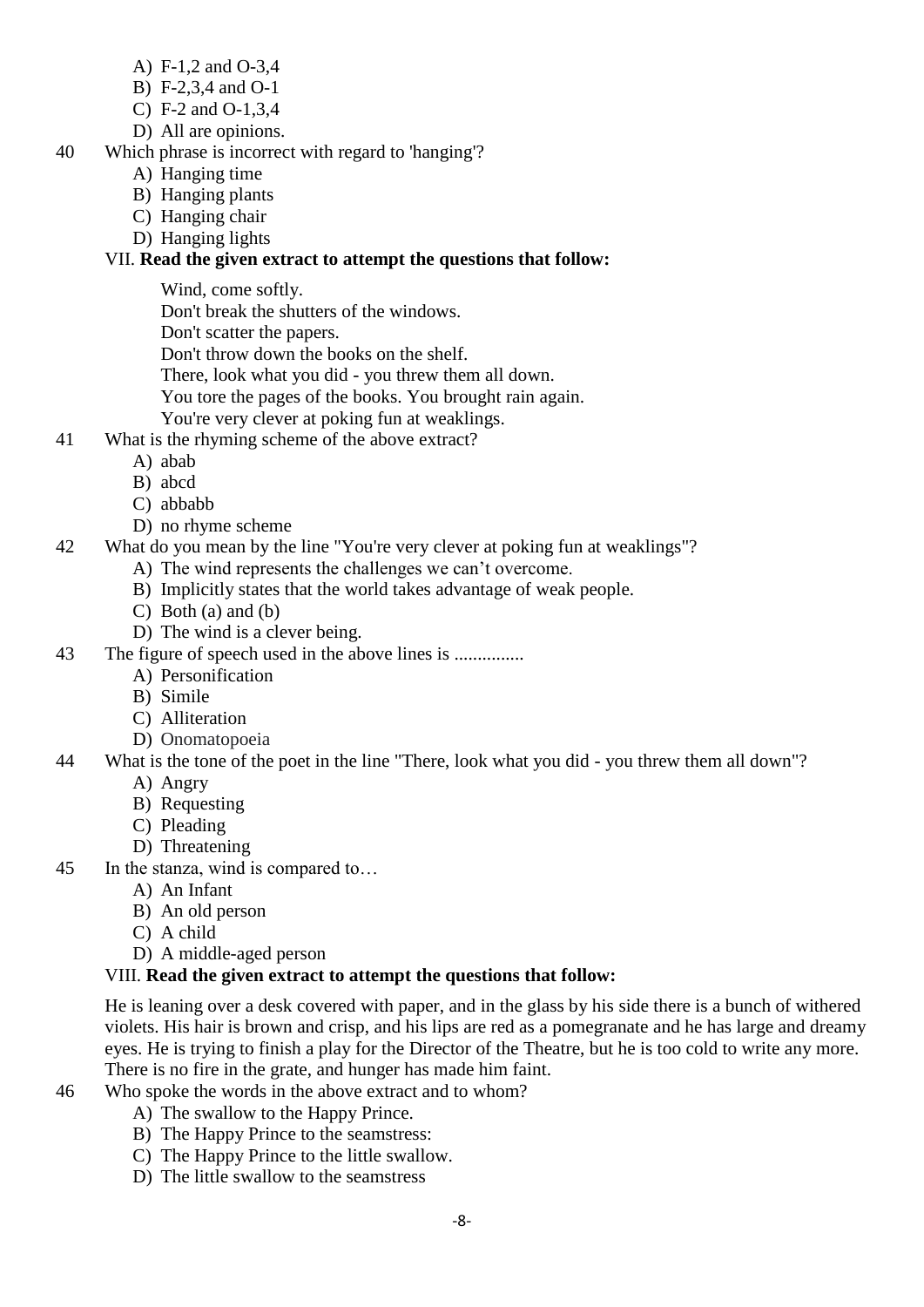- 47 Which literary device is used in the lines 'his lips are red as a pomegranate' and 'hunger has made him faint?
	- A) Hyperbole and personification
	- B) Simile and hyperbole
	- C) Alliteration and imagery
	- D) Metaphor and simile
- 48 The phrase bunch of withered violets means...
	- A) dry and decaying
	- B) breaking from inside
	- C) to shiver
	- D) None of these
- 49 Which word does "withered" not correspond to?
	- A) Diminish
	- B) Disappear
	- C) Flourish
	- D) Dwindle
- 50 What did the swallow give the playwright?
	- A) Ruby
	- B) Gold leaf
	- C) Sapphire
	- D) Leaden heart

## IX. **Attempt the following.**

- 51 Who said the following dialogue?
	- "Well, I don"t know what kind of school they had all that time ago."
		- A) Tommy
		- B) Margie
		- C) Margie"s grandfather
		- D) Margie's mother
- 52 Which highest civilian award was given to Bismillah Khan?
	- A) Padmashri
		- B) Bharat Ratna
		- C) Padma Bhushan
	- D) Padma Vibhushan
- 53 Who translated the poem "Wind" from Tamil to English?
	- A) Subhramania Bharti
	- B) A.K Ramanujan
	- C) Dinakar Desai
	- D) T.N Srikantaiah
- 54 Rearrange the events of the story from which this extract has been taken.
	- 1. The guru told a false story to the king and got him and his minister executed.
	- 2. The king and the minister changed the day into night and vice versa.
	- 3. Everything in the kingdom cost a single duddu.
	- 4. The guru and the disciple became the king and the minister of the kingdom.
	- 5. The guru left the kingdom
	- 6. The disciple got in trouble.
		- A) 1,2,3,4,5,6
		- B) 4,3,2,5,1,6
		- C) 2,3,5,6,1,4
		- D) 6,5,2,1,4,3